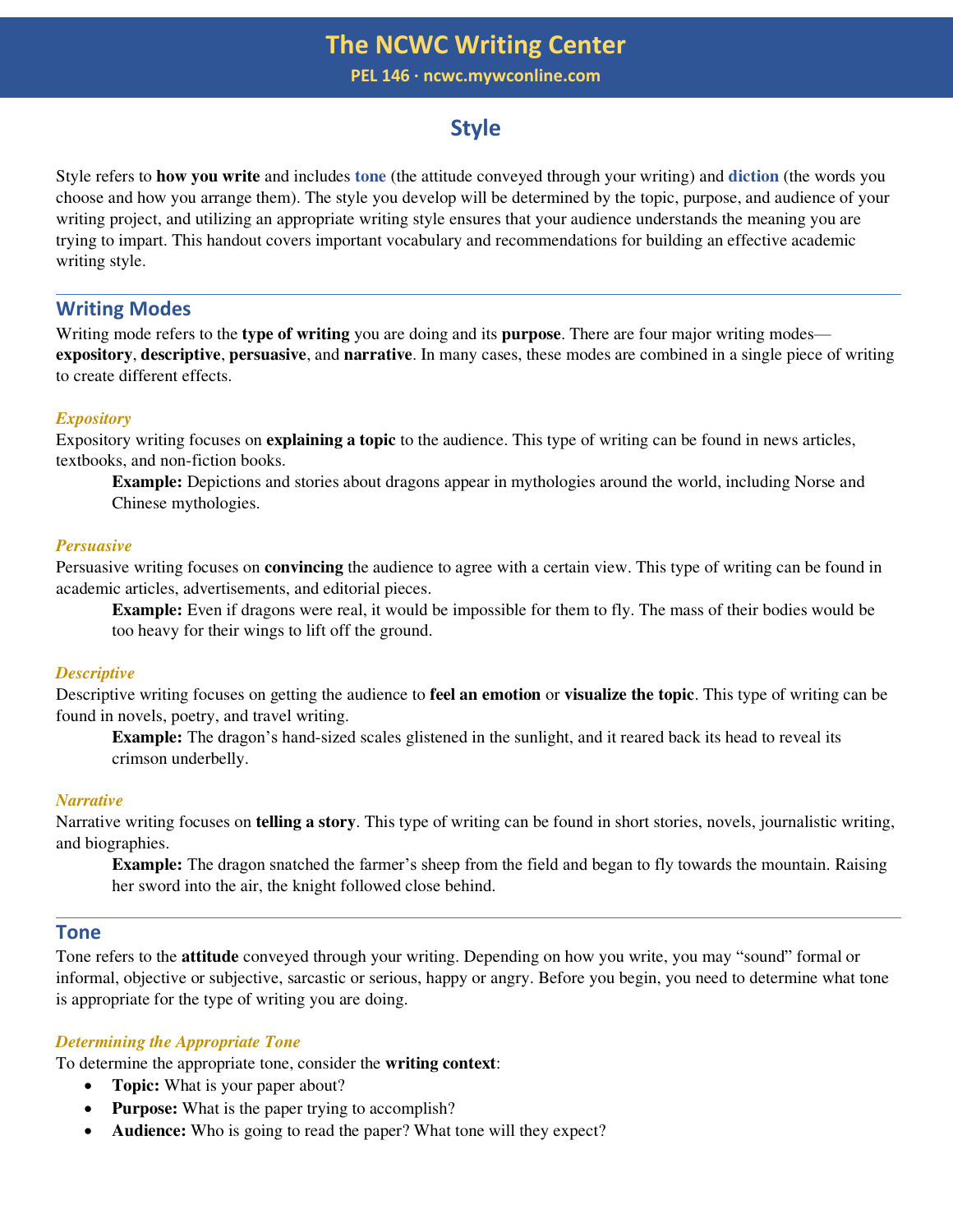**PEL 146 ∙ ncwc.mywconline.com**

For example, if your topic is dragon mythology, your purpose is to entertain, and your audience is children, then you will likely choose a light-hearted tone. If any element(s) of the writing context changes, the tone could also change. For example, if your topic is dragon mythology, your purpose is to explain, and your audience is college students, then your tone will become more serious. If the audience is scholars in the fields of history and mythology, the tone will become more formal.

# *Conveying Tone*

- **Word Choice:** Word choice includes decisions about whether to use jargon, common language, or slang. **Jargon** refers to field-specific language (ex: cardiac surgeon, pathos, litigator). **Common language** refers to language used by laypeople people (ex: heart surgeon, emotions, lawyer). **Slang** refers to informal language usually used in speech (ex: doc, the feels, ambulance-chaser). Word choice may also refer to the decision to use longer, more meaningful words instead of a series of short words (ex: remain vs. stay in place).
- **Sentence Length:** Short sentences can "sound" excited or angry. Long sentences can "sound" relaxed and selfassured.
- **Personal Pronouns:** The first person "I" is less formal than third person because it can make statements feel more like opinions. The second person "You" makes the reader feel as though they are being directly addressed. While this is great for creating connections, it can also feel manipulative. The more formal the writing, the less personal it becomes.
- **Consistency:** If the tone does not remain consistent throughout, your purpose and arguments may be unclear, leading to confusion.

# **Academic tone is the tone professors expect you to use in most course assignments. This tone has the following characteristics:**

- **Formal**
- **Impersonal**
- **Field-specific language**
- **Longer sentences**

# **Concision**

Concision refers to the effective and efficient use of language. When your professor tells you that your writing is "too wordy," this is what they mean. Below you will find suggestions for ways to improve concision in your writing.

# *Avoid Repetition and Redundancy*

**Repetition** occurs when you use the same words, phrases, and sentences more than once. **Redundancy** occurs when you repeat information in slightly different language. To avoid these, consider the following as you write:

- Are you making use of variety in word choice and sentence structure? **Example Repetition:** He ran through the store. She ran to meet him. They ran outside together. **Example Fix:** He ran through the store, and she came to meet him. They left together. *(Adding variety to the verbs and creating a compound sentence make this more interesting.)*
- Can you combine this sentence or idea with previous ones? **Example Repetition:** The dog jumped the fence. The dog ran down the street. **Example Fix:** The dog jumped the fence **and** ran down the street. *(Because the dog is the subject of both sentences, we can combine them.)*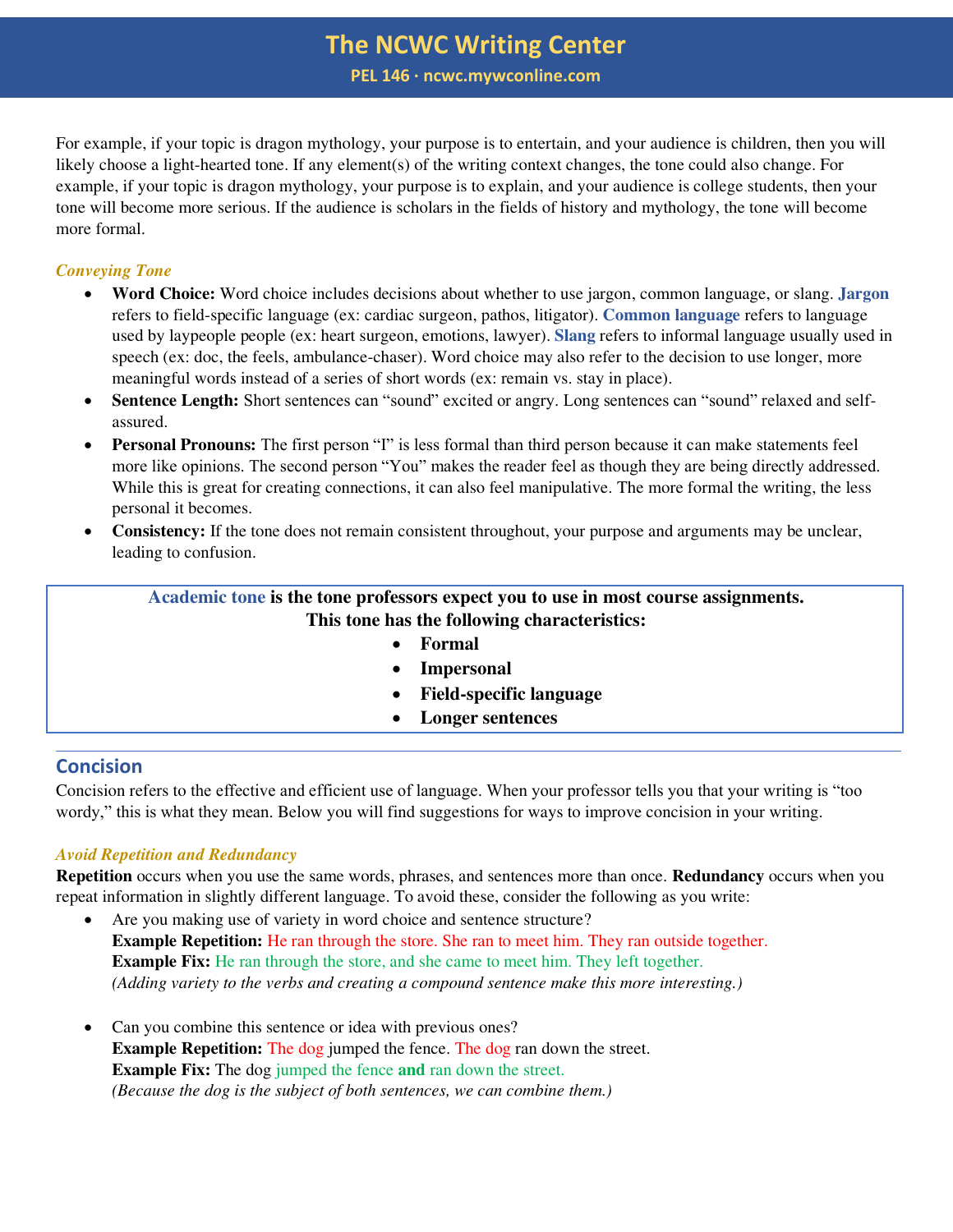**PEL 146 ∙ ncwc.mywconline.com**

Are you restating an idea that you already fully covered? **Example Redundancy:** The ornament was lovely. It was truly beautiful. **Example Fix:** The ornament was lovely.

*(The second sentence does not add new information. It just uses a different adjective that means the same thing, so it can be removed without affecting the meaning.)* 

Is this statement too obvious? **Example Redundancy:** The conclusion brings us to the end of the argument. **Example Fix:** (REMOVE)

*(This sentence would be written in the last paragraph of the paper which is enough to indicate the conclusion without announcing it. Additionally, the reader will know that "conclusion" means "end.")*

### *Cut Filler*

Filler is **unnecessary language** added to bulk up a sentence. Filler includes words, phrases, or clauses that could be removed from a sentence without affecting its meaning. Some words that your professor might ask you to cut include "basically," "just," "essentially," "very," "that," "really," "kind of," "sort of," "so," "in order to," "with regard to," "needless to say," etc.

**Example Filler: For what it's worth**, **I think that** you are **perhaps** the most wonderful person **that** I have **ever** met **in my entire life**, and **I just want to say that** you **really** need to meet **with** my sister because you have **so many things** in common.

**Example Fix:** You are the most wonderful person I have met, and you need to meet my sister because you have a lot in common.

### *Use More Meaningful Words*

Rather than using long strings of short words, find a stronger synonym that encompasses their meaning. In English, verbs provide much of the meaning of a sentence, so replace weak verbs "to get," "to be," and "to do" with stronger ones.

**Example 1:** The shop keeper **shouted loudly about** her goods. (8 words) **Example 1:** The shop keeper **hawked** her goods. (6 words) **Example 2:** I **got tired** lifting those boxes. (6 words) **Example 2:** Lifting those boxes **exhausted** me. (5 words)

# *Use Positive Forms*

Writing in the negative requires more words and can be confusing.

**Example:** I **do not usually forget** to bring my book to class. (11 words) **Example:** I **usually remember** to bring my book to class. (9 words)

### **Descriptions**

The purpose of a description is to allow your reader to imagine the thing you are describing. This can be particularly useful when writing a narrative; however, even more formal writing can benefit from good descriptions. Just think about the last instruction manual you had to look at.

### *Use Nouns and Verbs*

**Limit your use of adjectives and adverbs** when writing a description. While this may seem contradictory—adjectives and adverbs are "descriptive" words, after all—these words can be confusing to your reader.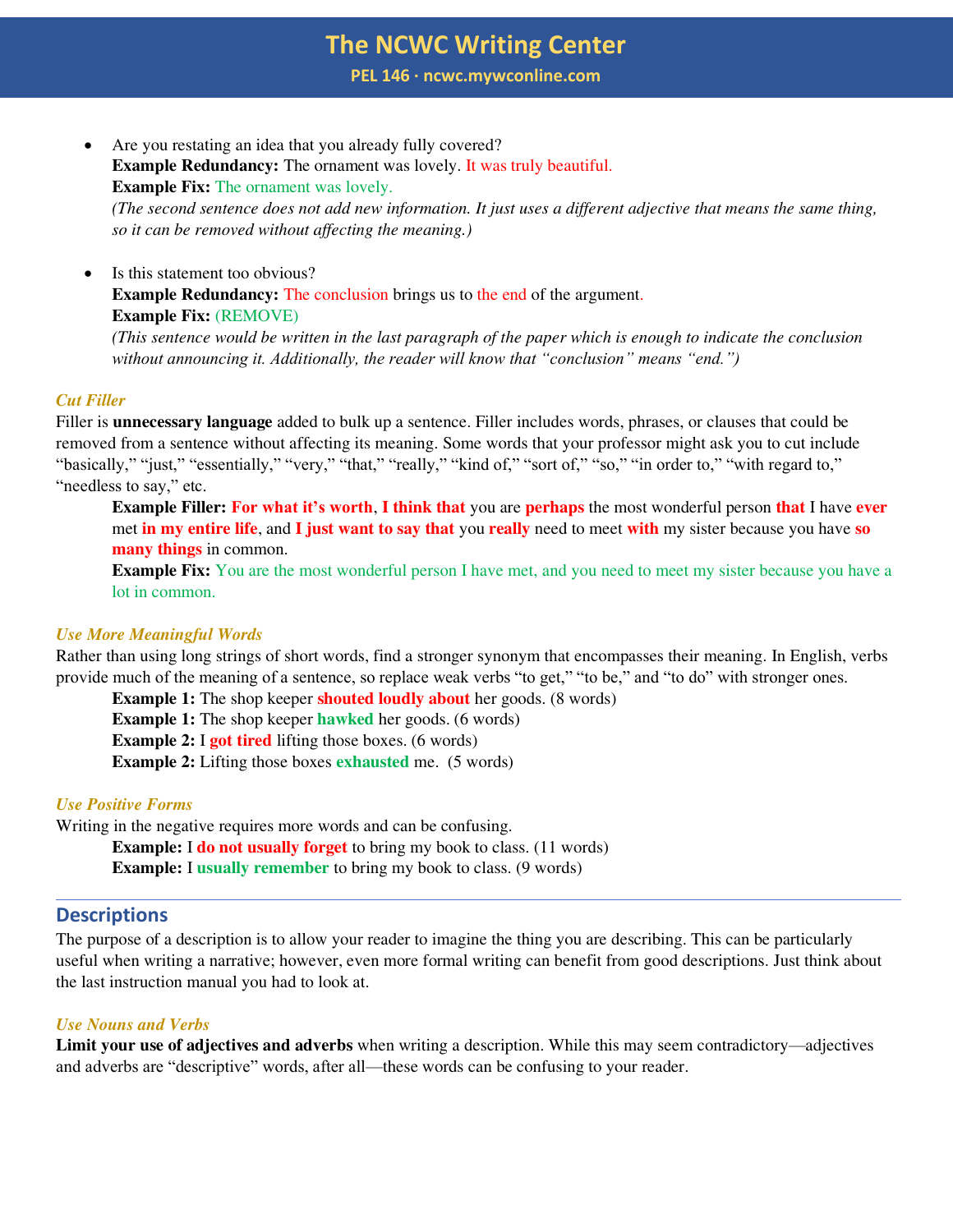**PEL 146 ∙ ncwc.mywconline.com**

Consider this. What do you imagine when you read, **"The big cat ran through the house"**? Are you able to picture the cat in your mind? Maybe you are able to picture a cat, but what size did you picture? Your "big" may not be the same as your classmate's "big." Is the cat long or fat? It is difficult to tell from the description provided.

What happens if, instead, you read, **"The cat rolled through the house like a bowling ball"**? Now, you might be able to picture an obese cat rocking on its belly as it moves. This description creates a clearer picture that more readers will be able to share.

**Nouns and verbs create stronger descriptions** because they give us concrete ideas to work from. Nouns allow you to create comparisons between things the reader knows and the thing being described. Specific verbs (ex: rolled vs. walked) provide clearer explanations of actions and movements.

## *Avoid Purple Patches*

A purple patch is a section of writing that **overdoes the description, distracts from the purpose,** and **seems out of place** with the surrounding information. For example, the following section would seem strange in a manual on how to build a table:

**Example Purple Patch:** Take the squirrel grey table leg and adhere it to the tabletop that is flat like a desert mesa.

That's just weird! To fix a purple patch, simplify. Cut unnecessary description and be more direct.

**Example Fix:** Take the grey table leg and connect it to the table. *(The specific steps in the process are no longer obscured.)*

Purple patches can also occur in writing that is supposed to be descriptive, such as narrative.

**Example Purple Patch:** Her eyebrows billowed above her azure eyes like storm clouds. The wild curls had never been assaulted by tweezers nor clippers, and she was quick to fend off any hand that dared tame them.

Unless this woman's eyebrows play a major role in the story, the description feels like too much. The easiest fix is to remove the entire description. If the look of the eyebrows helps the overall description of the woman, a truncated version would be acceptable.

**Example Fix:** Her eyebrows were like storm clouds. *(The colors and wildness still come through, but they do not overwhelm the reader.)* 

# **Clichés**

Clichés are **overused words and phrases** that no longer add meaning to your writing and can damage your credibility with your audience. Some students use clichés because they are not sure how to convey their thoughts. In this case, use the cliché as a marker, and come back to it once you have worked through your ideas. Some students use clichés to meet word count. Ironically, replacing the cliché with what you really want to say often does a better job of this.

# *Examples of Clichés*

- In the beginning
- Since the dawn of time
- Good things come to those who wait
- Opposites attract
- Every cloud has a silver lining
- A bad egg
- Actions speak louder than words
- Ignorance is bliss
- Better safe than sorry
- Everything happens for a reason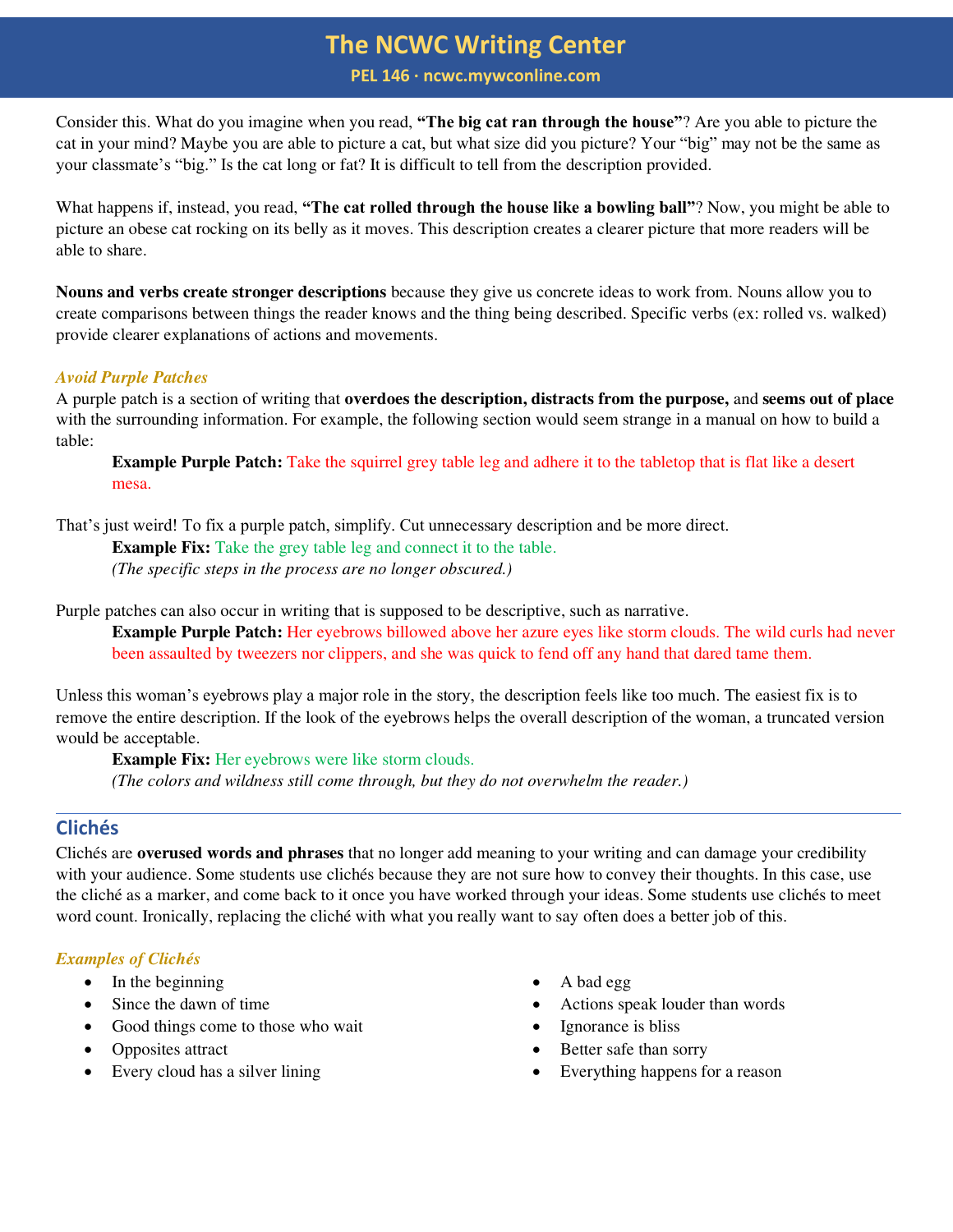**PEL 146 ∙ ncwc.mywconline.com**

### *How to Fix a Cliché*

There are two strategies for fixing a cliché, remove or replace.

**Remove:** Some clichés can be removed without affecting the meaning of the sentence.

**Example Cliché:** Since the dawn of time, dragons have been depicted in the mythologies of various cultures around the world.

- **Example Fix:** Dragons have been depicted in the mythologies of various cultures around the world.
- **Replace:** Others can be fixed by replacing them with more specific information.
	- What do you really mean?
		- **Example Cliché:** Actions speak louder than words. **Example Fix:** The governor claims to love the environment, but he still hasn't passed the environmental regulations put forward by the committee.
		- What evidence could you use to replace the cliché? **Example Cliché:** John is a bad egg. **Example Fix:** John often bullies other children.

# **Active vs. Passive Voice**

Voice refers to the relationship between the verb and the subject and object of the sentence. Passive voice should be used sparingly; however, it is preferred in fields such as the sciences and technology.

#### *Active Voice*

Active voice refers to a sentence that follows standard sentence structure where the subject is at the beginning of the sentence and is followed by the verb and the object.

### **Subject + Verb + Object**

**Example: The dog jumped the fence. Example: My mother watered the lovely little flower by the door.** 

#### *Passive Voice*

Passive voice refers to a sentence where the object appears at the beginning of the sentence and is followed by a form of the helping verb "to be," the main verb, and the subject. This form is often used to **emphasize the object** of the sentence or **minimize the subject**.

#### **Object + to be + Verb + (Subject)**

**Example: The fence was jumped by the dog. Example: The lovely little flower by the door was watered by my mother. Example: Two mL of water was added to the solution.** 

Sometimes the subject of the sentence is left out. This is done when the **subject is not known** or if the writer wants to **keep the subject a secret to avoid blame**.

**Example: The money was stolen. Example: The vase in the living room was broken when we played football in the house.**  *(Even though the sentence continues past the verb, the person who broke the vase is not revealed.)* 

**Unless you are using passive voice on purpose to utilize one of its effects, you should only use active voice.**